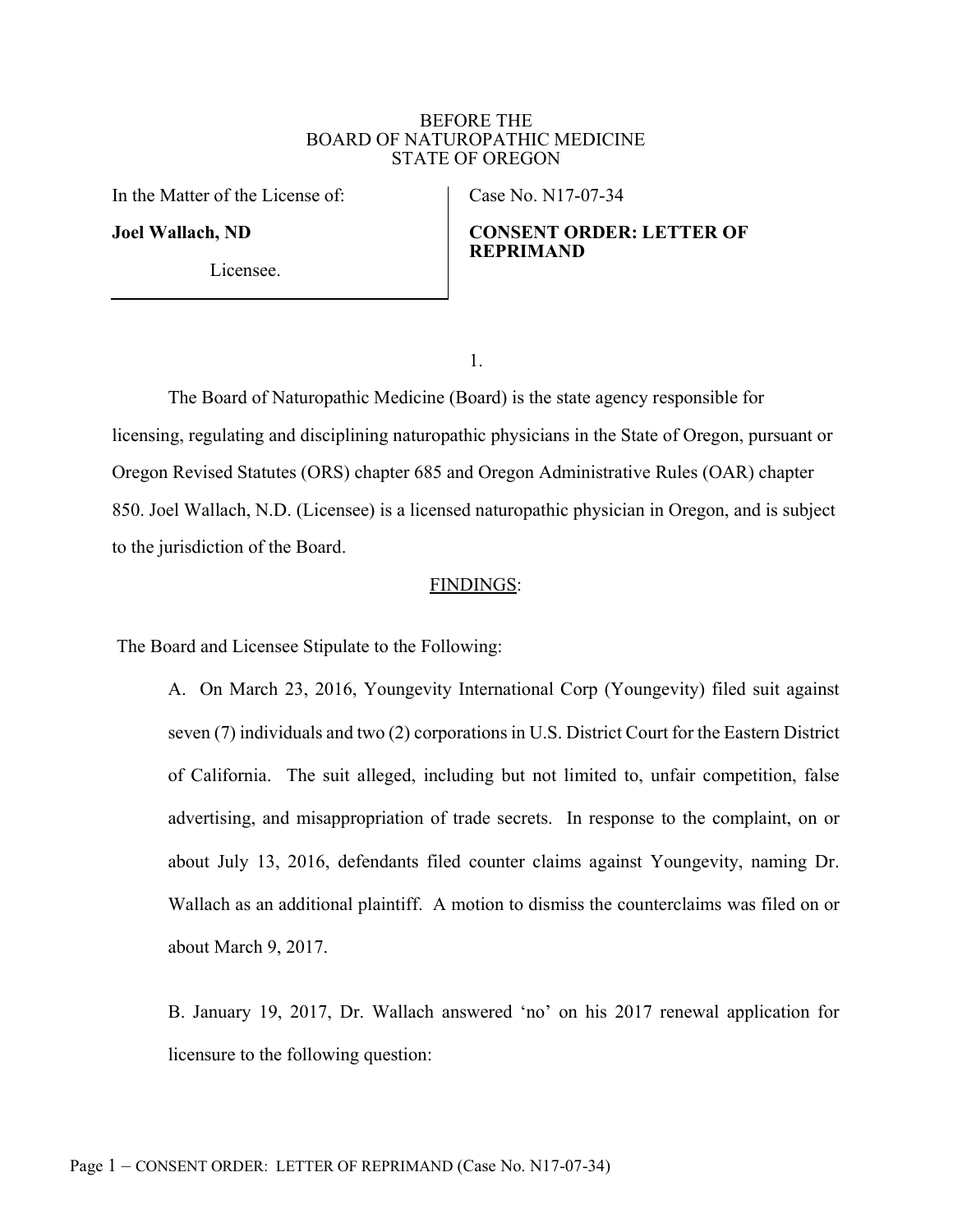Are you aware of any current, proposed, pending or threatened civil or criminal action against you, whether or not a charge, claim or filing with a court has actually occurred?

C. On January 13, 2017, Diana Lee Wallach Lorretz<sup>1</sup>, Turuche Lorretz, and Dr. Wallach filed suit in U.S. District Court for the Eastern District of California against several individuals, including several associated with State and Federal government. On or about September 13, 2017, all motions were denied as moot and the case was closed.

 D. On December 21, 2017, Dr. Wallach answered 'no' on his 2018 renewal application for licensure to the following questions:

Since your last renewal, have you been a party to any civil proceeding, including any bankruptcy or administrative proceeding? (Either plaintiff or defendant)

 E. On September 20, 2017, the Board informed Dr. Wallach he was under investigation for his failure to disclose he was a party the civil case filed in March 2016, on his 2017 renewal application.

 F. On December 21, 2017, Dr. Wallach answered 'no' on his 2018 renewal application for licensure to the following questions:

Since your last renewal, have you been investigated by a professional licensing authority or received notice that a complaint was made against you or your license with a professional licensing authority?

 G. Dr. Wallach's failure to disclose the counterclaims filed against him in July 2016 on his 2017 renewal application is a violation of ORS 685.110 (1), as it was deceptive for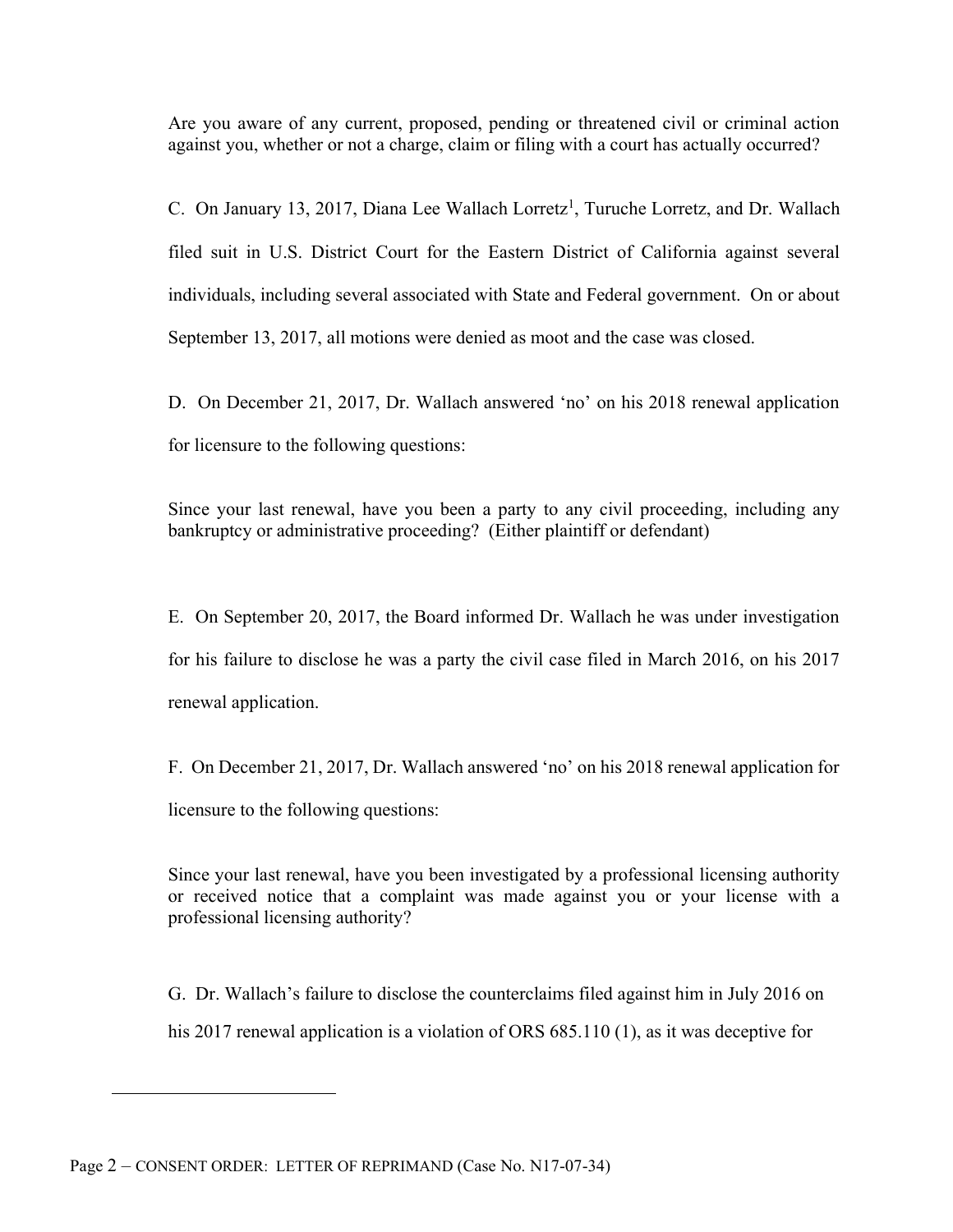Dr. Wallach to answer "no" when asked if he was aware of any current, proposed, pending or threatened civil or criminal action against him, whether or not a charge, claim or filing with a court has actually occurred.

 H. Dr. Wallach's failure to disclose the lawsuit he and other parties filed in the U.S. District Court for the Eastern District of California in January 2017 on his 2018 renewal application is a violation of ORS 685.110 (1), as it was deceptive for Dr. Wallach to answer "no" when asked if since his last renewal if he had been a party to any civil proceeding, including any bankruptcy or administrative proceeding.

 I. Dr. Wallach's failure to disclose that he was under investigation by the Board on his 2018 renewal application is a violation of ORS 685.110 (1), as it was deceptive for Dr. Wallach to answer "no" when asked if since his last renewal, had he been investigated by a professional licensing authority or received notice that a complaint was made against you or your license with a professional licensing authority.

## SETTLEMENT AGREEMENT

The parties wish to resolve this matter informally, without any hearing, appeal or judicial review, by entering this Settlement Agreement and Consent Order, pursuant to ORS 183.417(3) on the terms set forth below.

 A. The Board finds violations based on the findings above in this Consent Order. Licensee agrees the Board may enter this Consent Order.

 B. Licensee enters into this Settlement Agreement and Consent Order voluntarily and without any force or duress. Licensee states that the Board and Board staff have not made promises or representations not stated herein to induce him to sign this document and agree to issuance of the Order.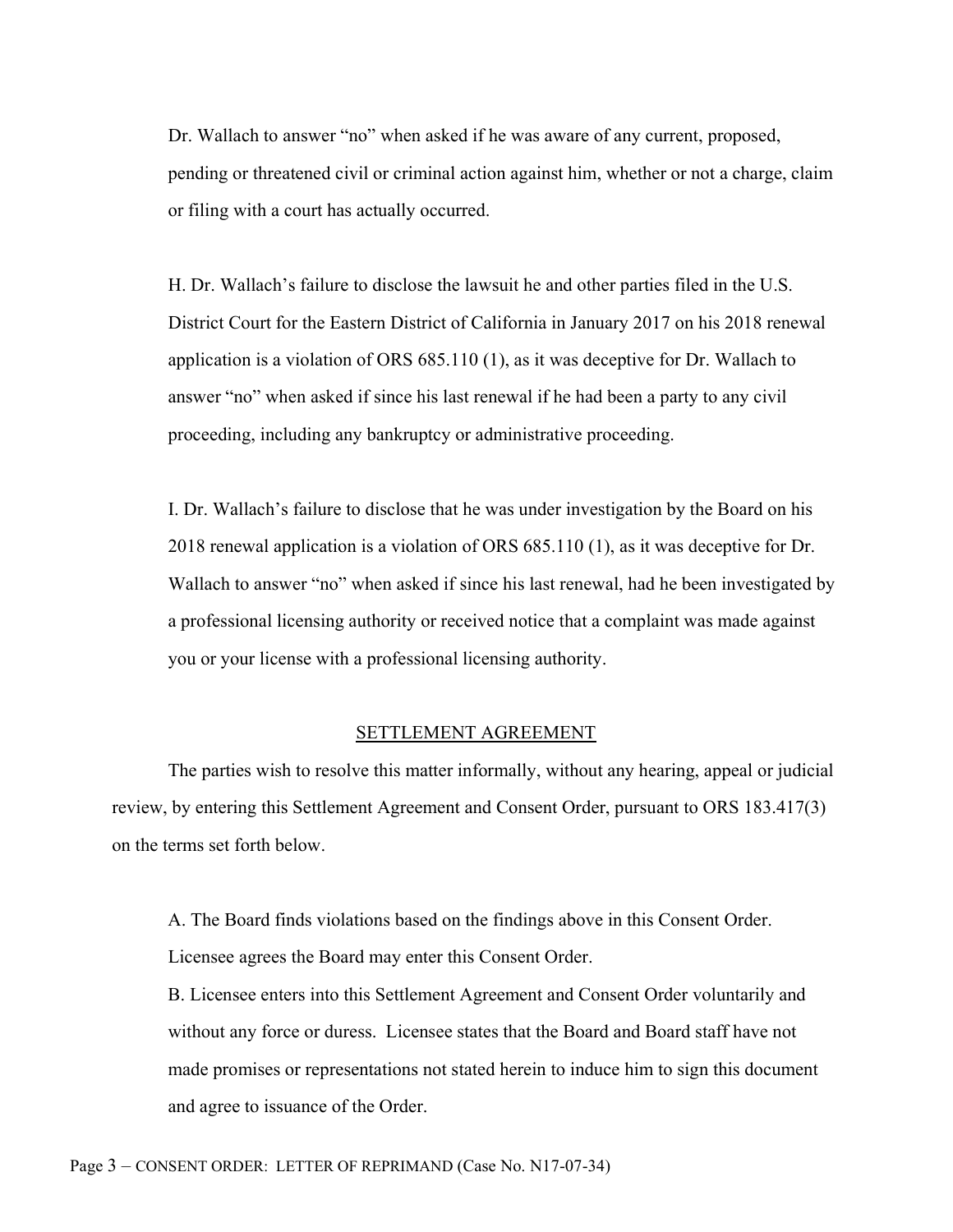- C. Licensee acknowledges that he had the opportunity to seek the advice of legal counsel. Licensee further acknowledges that he understands and agrees to the terms of this Order. Licensee does not admit to a violation of law and enters into this agreement to bring finality to these matters.
- C. Licensee understands that he has the right to a contested case hearing under the Administrative Procedures Act (ORS Chapter 183), and fully and finally waives any and all right to a hearing and any rights to appeal or otherwise challenge this Settlement Agreement and Consent Order.
- D. The parties acknowledge that this Settlement Agreement and Consent Order is a public document.
- E. This Settlement Agreement and Consent Order shall take effect on the date it is signed by the Board.
- F. Licensee agrees the Board may enter the Consent Order set forth below, including the following terms and conditions: Letter of Reprimand

IT IS SO STIPULATED.

**Joel Wallach, N.D Date**